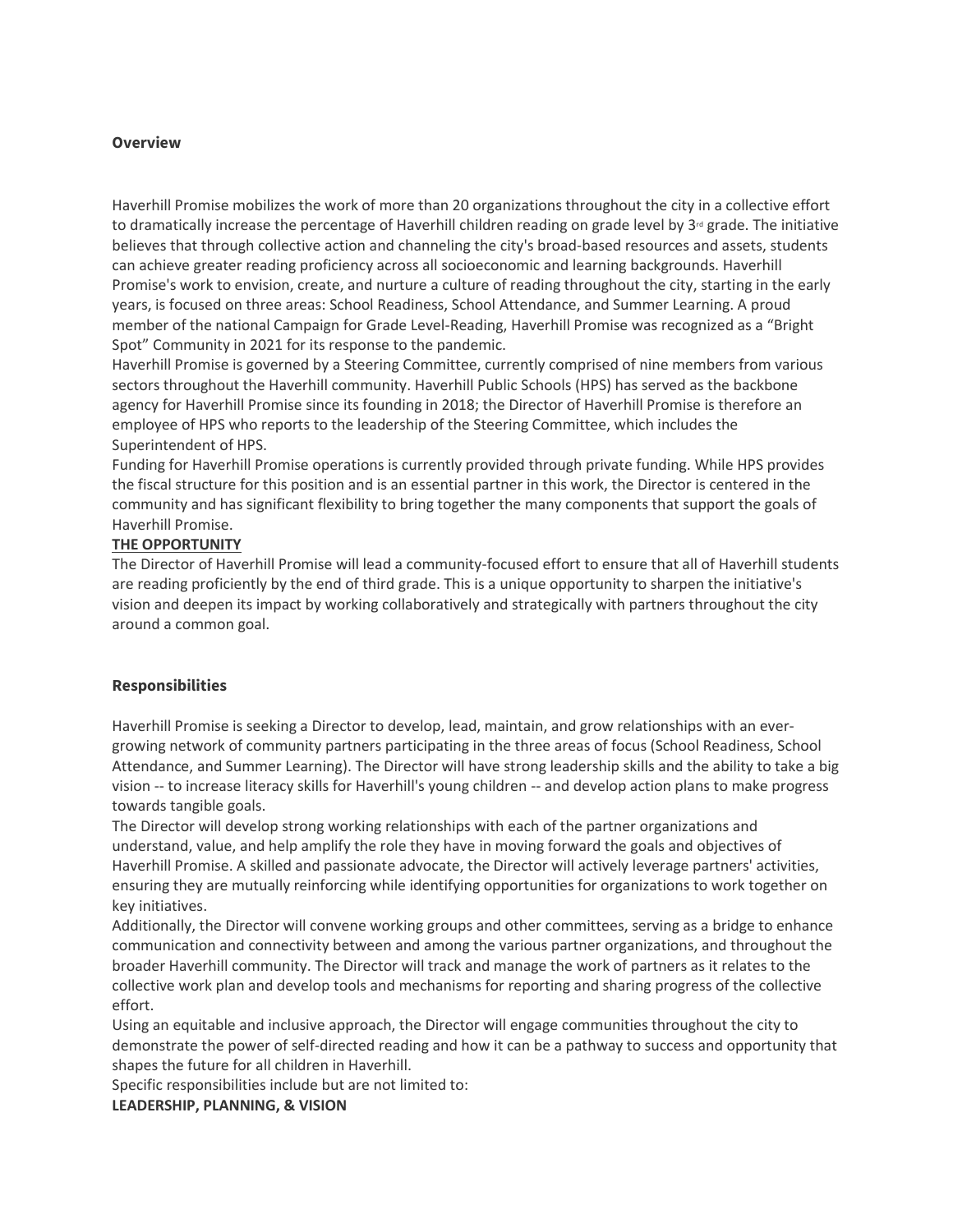- Provide overall leadership and direction to Haverhill Promise, engaging and aligning stakeholders around a common vision and actionable goals
- Build upon the goals and impacts articulated in the Community Solutions Action Plan, identifying opportunities for enhancing and growing partnership activities
- Engage and leverage the contributions of the Steering Committee in support of the overall initiative through regular meetings and updates
- Ensure the success of the Haverhill Promises' three working groups (Attendance, School readiness, Summer learning) and ensure ongoing collaboration, clearly articulated work plans and annual benchmarks, and alignment and cross-fertilization

# **COMMUNITY OUTREACH, COLLABORATION & ENGAGEMENT**

- Activate an ever-growing network of partner organizations so that their activities and outputs are working in a coordinated manner and in support of the overall strategy for increasing literacy levels
- Maintain existing and establish new partnerships that further the initiative's ability to achieve its goal of children reading on grade level by the end of 3rd grade
- Effectively communicate partner expectations and elevate and amplify partnership efforts for advancing the goals of Haverhill Promise
- Actively seek opportunities for partners and their efforts to be mutually reinforcing
- Identify programming gaps and bring partners together to develop strategies to address them
- Contribute to the development of a funding collaborative where fundraising is maximized to support grade-level reading, minimize redundancy (e.g., leverage a newly created fund within the Essex County Community Foundation to support early learning initiatives), and ensure long-term sustainability of the initiative
- Actively participate in other groups and organizations to encourage alignment with the goals of Haverhill Promise (e.g., Special Education Parent Advisory Council, MakeIT Haverhill, etc.)

## **COMMUNICATIONS & REPORTING**

- Demonstrate impact through data analysis and develop a quarterly reporting format/infographic to communicate activity and progress of the initiative across multiple working groups and stakeholders
- Coordinate data and evaluation activities of Haverhill Promise, communicating consistently with partners around quarterly data collection
- Develop and implement new strategies for engaging the broader Haverhill community in building a culture of reading, including caregivers of young children, the education community, and general public, in the efforts and impact of Haverhill Promise

## **Qualifications**

## *Experiences:*

- At least five years of progressively responsible experiences, preferably in community organizing, community outreach, coalition building, and/or fundraising and development
- Demonstrated track record of organizing and managing partnerships with public, private, nonprofit, and grassroots organizations
- Demonstrated commitment to diversity, equity, and inclusion, and an appreciation for how diverse views can come together for collective impact